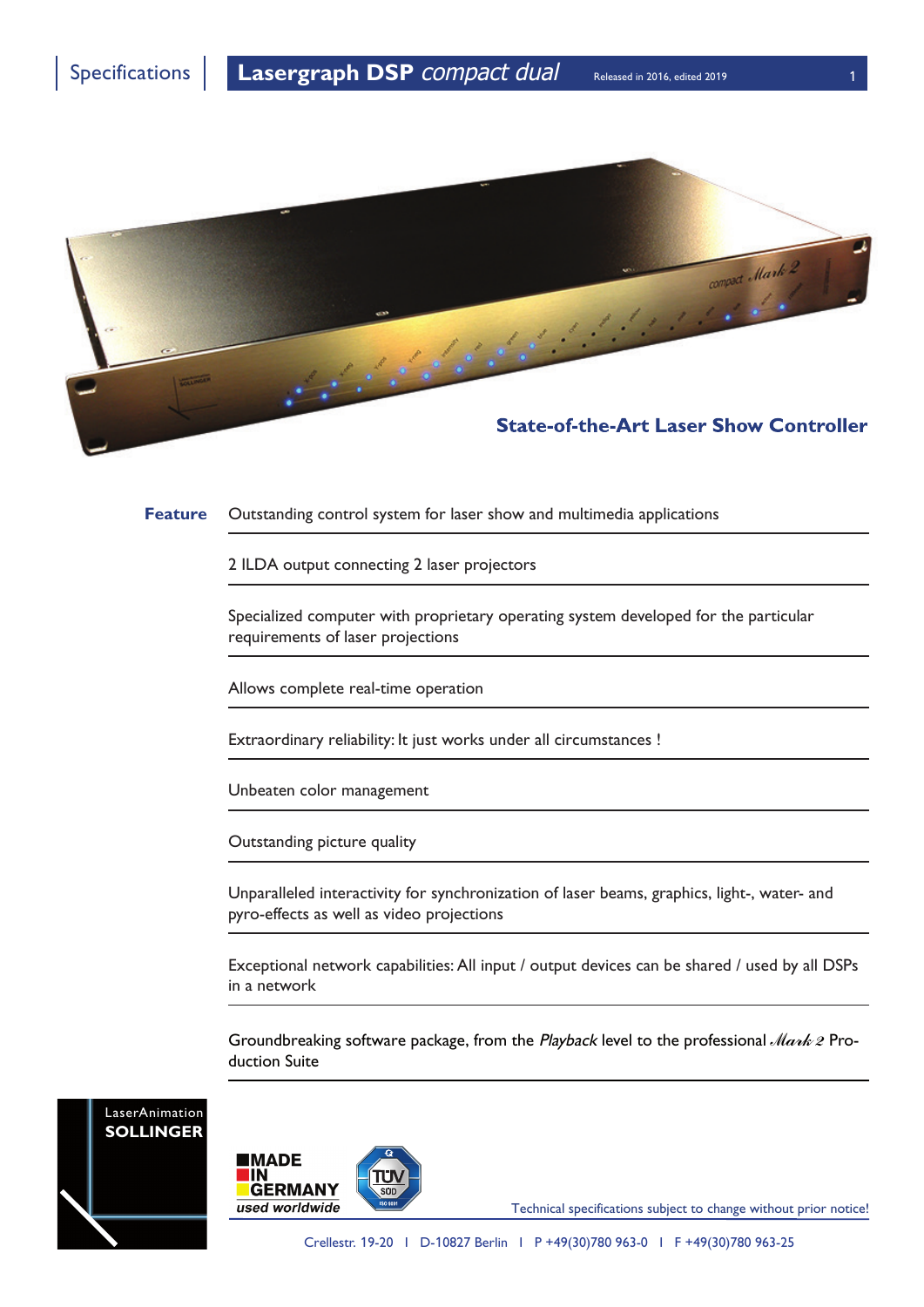Specifications **Lasergraph DSP** *compact dual* Released in 2016, edited 2019 22

| <b>Software Levels</b>                                       | Playback<br>Mark 2                                    | Playback of Lasergraph DSP laser shows, the shows arenot editable.<br>The Lasergraph DSP with Playback level is a low cost controller which<br>especially makes setups with several Lasergraph DSPs more affordable.<br><b>Production Suite</b>                       |
|--------------------------------------------------------------|-------------------------------------------------------|-----------------------------------------------------------------------------------------------------------------------------------------------------------------------------------------------------------------------------------------------------------------------|
|                                                              | Mark 2 Licensor                                       | Production Suite additional with Licensing Function<br>This function allows temporary editing for connected Lasergraph DSP<br>Playback in a network. The Lasergraph DSP Playback becomes a fully<br>editable Lasergraph DSP as long as the network connection exists. |
| <b>Software Package</b><br>Mark 2 Production<br><b>Suite</b> | <b>LGRemote</b>                                       | Terminal software for programming and editing of laser shows for<br>Windows as well as Mac OS X                                                                                                                                                                       |
|                                                              | ShowLine                                              | Timeline application for synchronization of laser with music and video                                                                                                                                                                                                |
|                                                              | proTize converter                                     | Conversion tool for vector images and bitmaps                                                                                                                                                                                                                         |
|                                                              | proTize max                                           | Plug-in for 3ds max                                                                                                                                                                                                                                                   |
|                                                              | Lpv Creator                                           | Recording program for a DSP laser show                                                                                                                                                                                                                                |
|                                                              | Lpv Player                                            | Media player for playing back Lpv files on a PC                                                                                                                                                                                                                       |
|                                                              | jr. Live!                                             | Playback and live user interface                                                                                                                                                                                                                                      |
|                                                              | DeeMagiX                                              | DMX application for controlling laser effects using DMX lighting<br>console                                                                                                                                                                                           |
| <b>Versatile</b><br><b>Connectivity</b>                      | ILDA Out $(2x)$                                       | Connection for two laser projectors according to ILDA standard                                                                                                                                                                                                        |
|                                                              | <b>LAN</b>                                            | Ethernet                                                                                                                                                                                                                                                              |
|                                                              | RS232 (2x)                                            | Connection for media controller                                                                                                                                                                                                                                       |
|                                                              | RS485 (Fader)<br>DMX In/Out                           | Connection of a faderboard unit                                                                                                                                                                                                                                       |
|                                                              | SMPTE (LTC)                                           | To connect DMX lighting console, dimmer (fog machine) etc.<br>Standard timecode interface for connection of e. g. audio or video                                                                                                                                      |
|                                                              | In/Out                                                | devices using SMPTE timecode                                                                                                                                                                                                                                          |
|                                                              | Midi In/Out                                           | To connect Midi keyboard or Midi controller "Ohm 64"                                                                                                                                                                                                                  |
|                                                              | Sync In                                               | Synchronization of laser output with video signals or shutter glasses                                                                                                                                                                                                 |
|                                                              | AC power input                                        | Mains voltages 100 - 240 VAC                                                                                                                                                                                                                                          |
| <b>Supported</b>                                             | <b>TCP/IP</b>                                         |                                                                                                                                                                                                                                                                       |
| <b>Network</b><br><b>Protocols</b>                           | <b>UDP</b><br>$\bullet$                               | Art-Net (TCP/IP based Ethernet protocol for DMX512 transfer)                                                                                                                                                                                                          |
|                                                              | OSC (Open Sound Control)<br>$\bullet$                 |                                                                                                                                                                                                                                                                       |
| <b>Supported</b>                                             | wysiwyg<br>$\bullet$                                  |                                                                                                                                                                                                                                                                       |
| <b>Visualization</b><br>Realizzer 3D<br>$\bullet$            |                                                       |                                                                                                                                                                                                                                                                       |
| <b>Software</b>                                              | Capture Atlas<br>$\bullet$                            |                                                                                                                                                                                                                                                                       |
|                                                              | Depence V:3D Visualizer<br>$\bullet$<br>Lightconverse |                                                                                                                                                                                                                                                                       |
| LaserAnimation                                               |                                                       |                                                                                                                                                                                                                                                                       |
|                                                              |                                                       |                                                                                                                                                                                                                                                                       |





Technical specifications subject to change without prior notice!